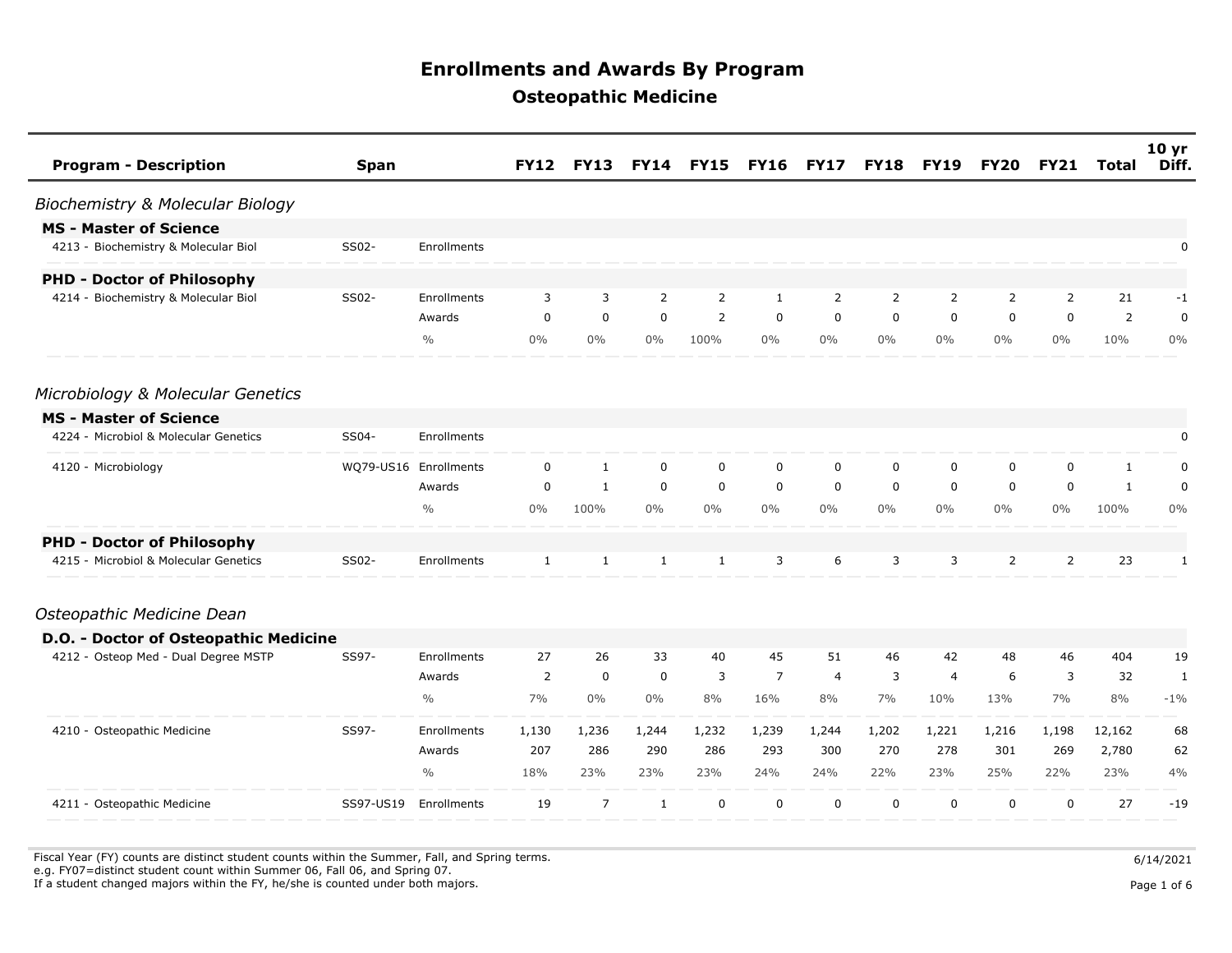| <b>Program - Description</b>               | <b>Span</b>  |               | <b>FY12</b> | <b>FY13</b> | <b>FY14</b>    | <b>FY15</b> | <b>FY16</b> | <b>FY17</b>    | <b>FY18</b>    | <b>FY19</b> | <b>FY20</b>    | <b>FY21</b>    | <b>Total</b>   | 10 <sub>yr</sub><br>Diff. |
|--------------------------------------------|--------------|---------------|-------------|-------------|----------------|-------------|-------------|----------------|----------------|-------------|----------------|----------------|----------------|---------------------------|
| 4221 - Osteopathic Medicine                | <b>FS15-</b> | Enrollments   | $\mathbf 0$ | $\mathbf 0$ | $\mathbf 0$    | $\mathbf 0$ | $\mathbf 0$ | $\mathbf{1}$   | $\mathbf{1}$   | 5           | 5              | 5              | 17             | 5                         |
|                                            |              | Awards        | $\mathbf 0$ | $\mathbf 0$ | 0              | $\mathbf 0$ | $\mathbf 0$ | $\mathbf 0$    | 0              | $\mathbf 0$ | 0              | $\overline{2}$ | $\overline{2}$ | $\overline{2}$            |
|                                            |              | $\frac{0}{0}$ | $0\%$       | $0\%$       | $0\%$          | $0\%$       | $0\%$       | $0\%$          | $0\%$          | $0\%$       | $0\%$          | 40%            | 12%            | 40%                       |
| <b>GRC2 - Graduate Certificate Program</b> |              |               |             |             |                |             |             |                |                |             |                |                |                |                           |
| 4226 - Global Health                       | FS19-        | Enrollments   | $\mathbf 0$ | $\mathbf 0$ | $\mathbf 0$    | $\mathbf 0$ | $\mathbf 0$ | $\mathbf 0$    | 0              | 0           | $\overline{2}$ | 5              | $\overline{7}$ | 5                         |
|                                            |              | Awards        | $\mathbf 0$ | $\mathbf 0$ | 0              | $\mathbf 0$ | $\mathbf 0$ | $\mathbf 0$    | 0              | $\mathbf 0$ | 0              | 2              | $\overline{2}$ | $\overline{2}$            |
|                                            |              | $\frac{0}{0}$ | $0\%$       | $0\%$       | $0\%$          | $0\%$       | $0\%$       | $0\%$          | $0\%$          | $0\%$       | $0\%$          | 40%            | 29%            | 40%                       |
| <b>GRC4 - University Grad Certificate</b>  |              |               |             |             |                |             |             |                |                |             |                |                |                |                           |
| 4223 - College Teaching-Osteopathic M      | SS13-        | Enrollments   |             |             |                |             |             |                |                |             |                |                |                | $\pmb{0}$                 |
| <b>MS - Master of Science</b>              |              |               |             |             |                |             |             |                |                |             |                |                |                |                           |
| 4225 - Global Health                       | FS19-        | Enrollments   | $\mathbf 0$ | $\mathbf 0$ | $\mathbf 0$    | 0           | $\mathbf 0$ | $\mathbf 0$    | $\mathbf 0$    | $\mathbf 0$ | 0              | 20             | 20             | 20                        |
|                                            |              | Awards        | $\mathbf 0$ | $\mathbf 0$ | $\mathbf 0$    | $\mathbf 0$ | $\mathbf 0$ | $\mathbf 0$    | 0              | $\mathbf 0$ | 0              | $\overline{2}$ | 2              | $\overline{2}$            |
|                                            |              | $\frac{0}{0}$ | $0\%$       | $0\%$       | $0\%$          | $0\%$       | $0\%$       | $0\%$          | $0\%$          | $0\%$       | $0\%$          | 10%            | 10%            | 10%                       |
| NOOM - No Degree Osteo Med                 |              |               |             |             |                |             |             |                |                |             |                |                |                |                           |
| DMC - Detroit Med Center Tracking          | <b>US09-</b> | Enrollments   | 55          | 55          | $\overline{7}$ | $\mathbf 0$ | $\mathbf 0$ | 0              | 0              | 0           | 0              | $\mathbf 0$    | 117            | $-55$                     |
| <b>ELOM</b> East Lansing Tracking          | <b>US09-</b> | Enrollments   | 205         | 203         | 20             | 6           | 5           | $\overline{2}$ | 0              | $\mathbf 0$ | 0              | $\mathbf 0$    | 441            | $-205$                    |
| 4222 - Lyman Briggs 3+4 Tracking           | SS16-US16    | Enrollments   |             |             |                |             |             |                |                |             |                |                |                | $\pmb{0}$                 |
| MUC - Macomb Univ Center Tracking          | <b>US09-</b> | Enrollments   | 48          | 47          | 5              | $\mathbf 0$ | $\mathbf 0$ | $\mathbf 0$    | 0              | $\mathbf 0$ | 0              | $\mathbf 0$    | 100            | $-48$                     |
| NOPD - No Degree - Post Doctoral           |              |               |             |             |                |             |             |                |                |             |                |                |                |                           |
| 4207 - Osteopathic Med-Post Doctoral       | FS92-        | Enrollments   | 1           | 2           | 5              | 3           | 5           | 5              | 6              | 3           | 5              | 4              | 39             | 3                         |
| Pharmacology & Toxicology                  |              |               |             |             |                |             |             |                |                |             |                |                |                |                           |
| <b>CNCG - Concentration Graduate</b>       |              |               |             |             |                |             |             |                |                |             |                |                |                |                           |
| 4219 - Pharmacology                        | US13-        | Enrollments   | $\mathbf 0$ | $\mathbf 0$ | $\mathbf 0$    | 0           | 5           | 5              | $\overline{7}$ | 11          | 0              | $\mathbf{1}$   | 29             | $\mathbf{1}$              |
|                                            |              | Awards        | $\mathbf 0$ | $\mathbf 0$ | $\mathbf 0$    | $\mathbf 0$ | 5           | 5              | $\overline{7}$ | 10          | 0              | $\mathbf{1}$   | 28             | 1                         |
|                                            |              | $\frac{0}{0}$ | $0\%$       | $0\%$       | $0\%$          | $0\%$       | 100%        | 100%           | 100%           | 91%         | $0\%$          | 100%           | 97%            | 100%                      |

Fiscal Year (FY) counts are distinct student counts within the Summer, Fall, and Spring terms.  $6/14/2021$ 

e.g. FY07=distinct student count within Summer 06, Fall 06, and Spring 07.

If a student changed majors within the FY, he/she is counted under both majors. Page 2 of 6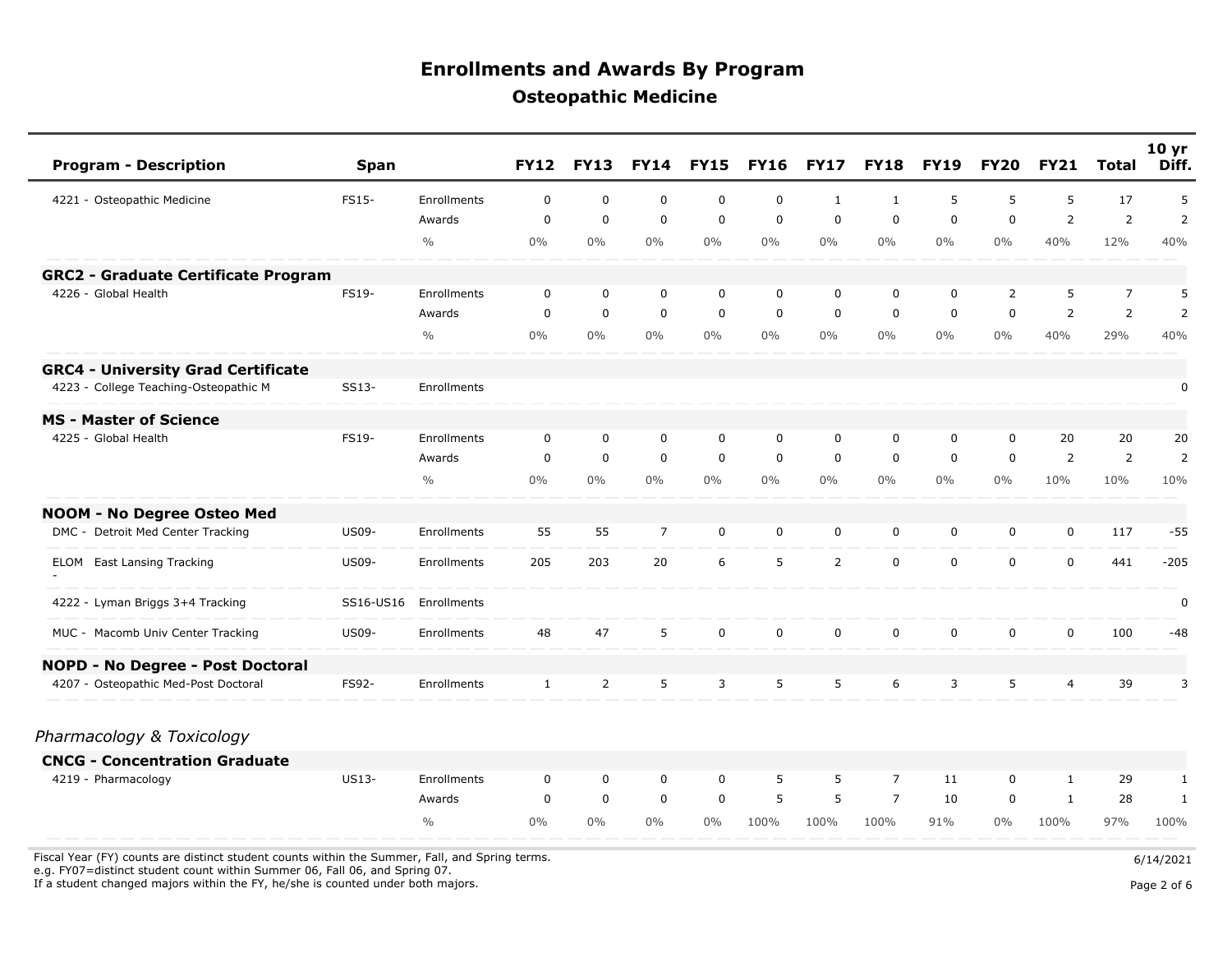| <b>Program - Description</b>               | <b>Span</b>  |               | <b>FY12</b>    | <b>FY13</b>    | <b>FY14</b>  | <b>FY15</b>    | <b>FY16</b>    | <b>FY17</b>    | <b>FY18</b>    | <b>FY19</b>    | <b>FY20</b>  | <b>FY21</b>    | Total          | 10 <sub>yr</sub><br>Diff. |
|--------------------------------------------|--------------|---------------|----------------|----------------|--------------|----------------|----------------|----------------|----------------|----------------|--------------|----------------|----------------|---------------------------|
| 4220 - Toxicology                          | <b>US13-</b> | Enrollments   | $\mathbf 0$    | $\mathbf 0$    | $\mathbf 0$  | $\overline{2}$ | 10             | 6              | 5              | $\overline{2}$ | $\mathbf{1}$ | 2              | 28             | 2                         |
|                                            |              | Awards        | $\Omega$       | $\mathbf 0$    | $\mathbf 0$  | $\overline{2}$ | 11             | 6              | 5              | 2              | $\mathbf{1}$ | 2              | 29             | $\overline{2}$            |
|                                            |              | $\frac{0}{0}$ | 0%             | 0%             | $0\%$        | 100%           | 110%           | 100%           | 100%           | 100%           | 100%         | 100%           | 104%           | 100%                      |
| <b>GRC2 - Graduate Certificate Program</b> |              |               |                |                |              |                |                |                |                |                |              |                |                |                           |
| 4218 - Safety Pharmacology                 | FS12-        | Enrollments   | $\mathbf 0$    | $\overline{2}$ | $\mathbf 0$  | $\mathbf 0$    | $\overline{2}$ | $\mathbf{1}$   | $\overline{2}$ | 3              | 5            | 3              | 18             | 3                         |
|                                            |              | Awards        | $\Omega$       | $\mathbf 0$    | $\mathbf 0$  | $\mathbf 0$    | $\mathbf{1}$   | 1              | 1              | $\mathbf{1}$   | $\mathbf{1}$ | 2              | $\overline{7}$ | $\overline{2}$            |
|                                            |              | $\frac{0}{0}$ | 0%             | 0%             | $0\%$        | 0%             | 50%            | 100%           | 50%            | 33%            | 20%          | 67%            | 39%            | 67%                       |
| <b>MS - Master of Science</b>              |              |               |                |                |              |                |                |                |                |                |              |                |                |                           |
| 4216 - Integrative Pharmacology            | FS07-        | Enrollments   | 32             | 25             | 21           | 21             | 20             | 12             | 8              | 11             | 10           | 15             | 175            | $-17$                     |
|                                            |              | Awards        | 11             | 5              | $\mathbf{1}$ | 5              | $\overline{7}$ | $\overline{2}$ | $\mathbf{1}$   | $\mathbf{1}$   | 3            | 3              | 39             | -8                        |
|                                            |              | $\frac{0}{0}$ | 34%            | 20%            | 5%           | 24%            | 35%            | 17%            | 13%            | 9%             | 30%          | 20%            | 22%            | $-14%$                    |
| 4217 - Lab Res in Pharmacology & Tox       | FS10-        | Enrollments   | $\mathbf 0$    | $\mathbf 0$    | $\mathbf{1}$ | $\mathbf 0$    | $\mathbf 0$    | $\mathbf 0$    | $\mathbf 0$    | $\mathbf 0$    | $\mathbf{1}$ | $\mathbf 0$    | 2              | 0                         |
|                                            |              | Awards        | $\Omega$       | $\Omega$       | $\mathbf{1}$ | $\Omega$       | $\mathbf 0$    | $\Omega$       | $\mathbf 0$    | $\mathbf 0$    | $\mathbf{1}$ | $\Omega$       | 2              | $\mathbf 0$               |
|                                            |              | $\frac{0}{0}$ | $0\%$          | 0%             | 100%         | 0%             | $0\%$          | 0%             | $0\%$          | $0\%$          | 100%         | $0\%$          | 100%           | 0%                        |
| 4176 - Pharmacology and Toxicology         | WQ91-        | Enrollments   | 93             | 130            | 160          | 169            | 190            | 197            | 202            | 190            | 184          | 172            | 1,687          | 79                        |
|                                            |              | Awards        | 11             | 17             | 25           | 20             | 39             | 47             | 35             | 47             | 46           | 37             | 324            | 26                        |
|                                            |              | $\frac{0}{0}$ | 12%            | 13%            | 16%          | 12%            | 21%            | 24%            | 17%            | 25%            | 25%          | 22%            | 19%            | 10%                       |
| <b>PHD - Doctor of Philosophy</b>          |              |               |                |                |              |                |                |                |                |                |              |                |                |                           |
| 4178 - Pharmacology & Toxicology           | WQ91-        | Enrollments   | $\overline{7}$ | 8              | 6            | $\overline{4}$ | 5              | 8              | $\overline{7}$ | $\overline{7}$ | 8            | $\overline{7}$ | 67             | 0                         |
|                                            |              | Awards        | $\mathbf 0$    | 1              | $\mathbf{1}$ | $\mathbf 0$    | $\mathbf{1}$   | $\mathbf 0$    | $\mathbf{1}$   | $\overline{2}$ | $\mathbf{1}$ | $\mathbf{1}$   | 8              | $\mathbf{1}$              |
|                                            |              | $\frac{0}{0}$ | $0\%$          | 13%            | 17%          | 0%             | 20%            | 0%             | 14%            | 29%            | 13%          | 14%            | 12%            | 14%                       |
| Physiology                                 |              |               |                |                |              |                |                |                |                |                |              |                |                |                           |

| <b>MS - Master of Science</b>         |              |             |  |
|---------------------------------------|--------------|-------------|--|
| 4188 - Physiology                     | WO79-        | Enrollments |  |
| <b>PHD - Doctor of Philosophy</b>     |              |             |  |
| 4228 - Molecular, Cell, &Inter Physio | <b>FS20-</b> | Enrollments |  |
|                                       |              |             |  |

Fiscal Year (FY) counts are distinct student counts within the Summer, Fall, and Spring terms.  $6/14/2021$  e.g. FY07=distinct student count within Summer 06, Fall 06, and Spring 07. If a student changed majors within the FY, he/she is counted under both majors. Page 3 of 6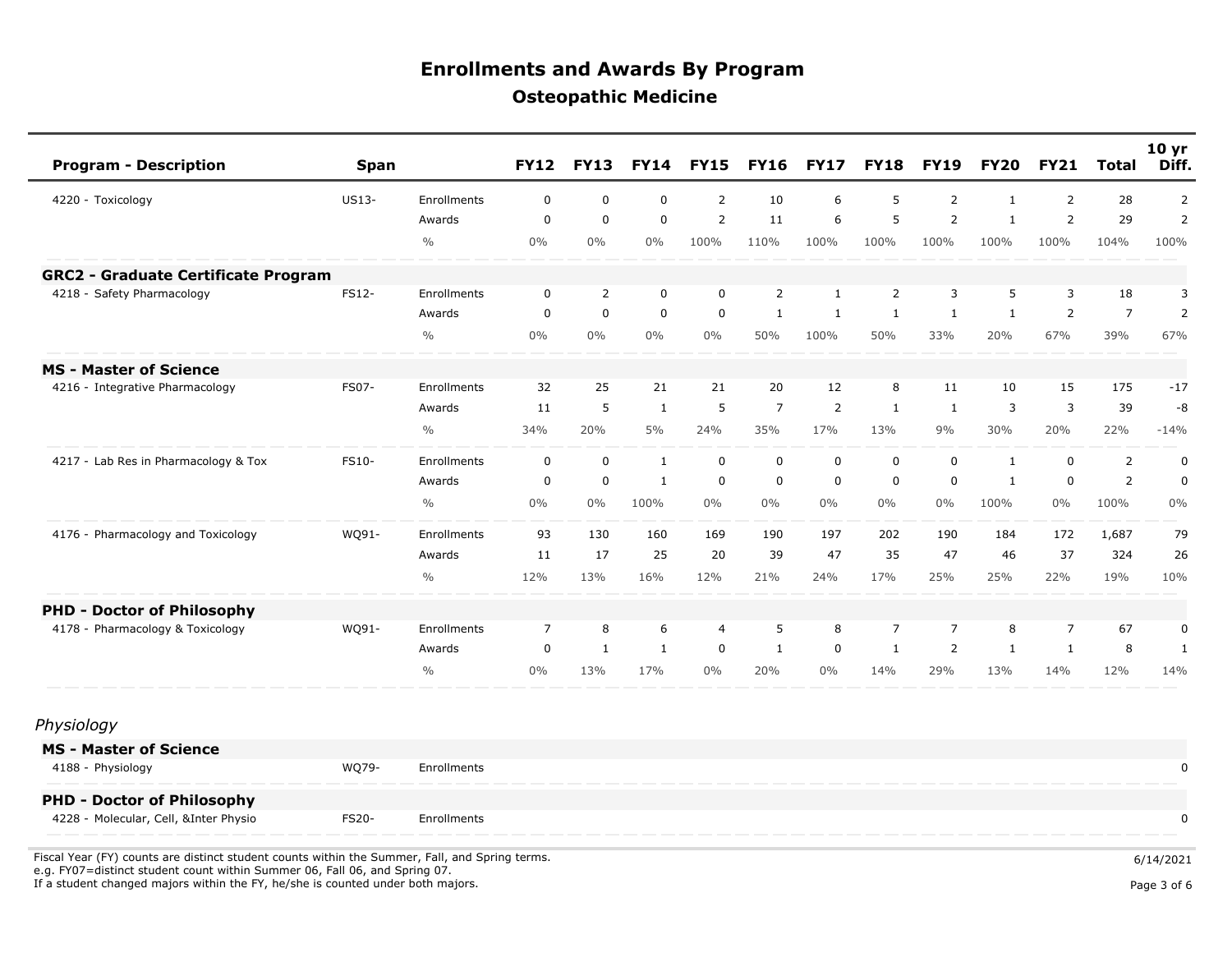|                              |                       |            |            |                                                         |                         |                |                         |          |          |                  |     |     | 10 <sub>yr</sub> |
|------------------------------|-----------------------|------------|------------|---------------------------------------------------------|-------------------------|----------------|-------------------------|----------|----------|------------------|-----|-----|------------------|
| <b>Program - Description</b> | Span                  |            |            | FY12 FY13 FY14 FY15 FY16 FY17 FY18 FY19 FY20 FY21 Total |                         |                |                         |          |          |                  |     |     | Diff.            |
| 4189 - Physiology            | WQ79-US20 Enrollments |            | 2          |                                                         | $\overline{\mathbf{3}}$ | $\overline{2}$ | $\overline{\mathbf{3}}$ | $\sim$ 4 |          | $5^{\circ}$<br>5 | 5   | -33 | 4                |
|                              | Awards                | $^{\circ}$ | $^{\circ}$ | $\Omega$                                                |                         | $\Omega$       | $\Omega$                |          | $\Omega$ | $\Omega$         |     |     |                  |
|                              | $\%$                  | $0\%$      | $0\%$      | $0\%$                                                   | 33%                     | $0\%$          | $0\%$                   | 25%      | $0\%$    | $0\%$            | 40% | 12% | 40%              |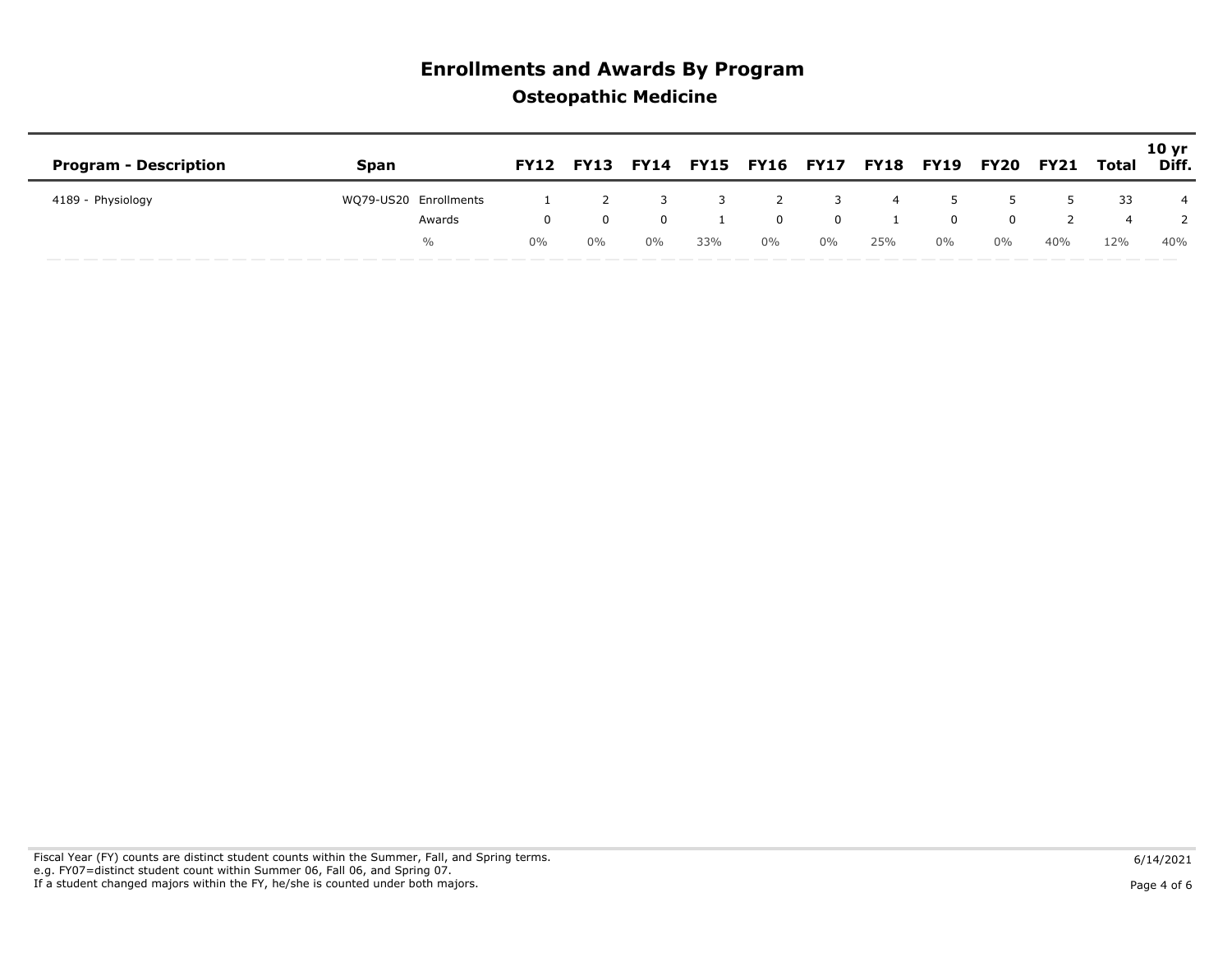| <b>Program - Description</b>                     | <b>Span</b>                           | <b>FY12</b>  | <b>FY13</b>    | <b>FY14</b>  | <b>FY15</b>    | <b>FY16</b>      | <b>FY17</b>    | <b>FY18</b>    | <b>FY19</b>    | <b>FY20</b>  | <b>FY21</b>    | Total        | 10 <sub>yr</sub><br>Diff. |
|--------------------------------------------------|---------------------------------------|--------------|----------------|--------------|----------------|------------------|----------------|----------------|----------------|--------------|----------------|--------------|---------------------------|
| <b>Totals for</b><br><b>Osteopathic Medicine</b> |                                       | <b>FY12</b>  | <b>FY13</b>    | <b>FY14</b>  |                | <b>FY15 FY16</b> | <b>FY17</b>    | <b>FY18</b>    | <b>FY19</b>    | <b>FY20</b>  | <b>FY21</b>    | <b>Total</b> | 10 yr<br>Diff.            |
|                                                  | <b>Concentration Graduate</b>         |              |                |              |                |                  |                |                |                |              |                |              |                           |
|                                                  | Enrollments                           | 0            | $\mathbf{0}$   | $\mathbf{0}$ | $\overline{2}$ | 15               | 11             | 12             | 13             | $\mathbf{1}$ | 3              | 57           | 3                         |
|                                                  | Awards                                | $\Omega$     | $\mathbf{0}$   | $\Omega$     | $\overline{2}$ | 16               | 11             | 12             | 12             | $\mathbf{1}$ | 3              | 57           | 3                         |
|                                                  | $\frac{1}{2}$                         |              |                |              | 100%           | 107%             | 100%           | 100%           | 92%            | 100%         | 100%           | 100%         | 100%                      |
|                                                  | <b>Doctor of Osteopathic Medicine</b> |              |                |              |                |                  |                |                |                |              |                |              |                           |
|                                                  | Enrollments                           | 1,176        | 1,269          | 1,278        | 1,272          | 1,284            | 1,296          | 1,249          | 1,268          | 1,269        | 1,249          | 12,610       | 73                        |
|                                                  | Awards                                | 209          | 286            | 290          | 289            | 300              | 304            | 273            | 282            | 307          | 274            | 2,814        | 65                        |
|                                                  | $\frac{0}{0}$                         | 18%          | 23%            | 23%          | 23%            | 23%              | 23%            | 22%            | 22%            | 24%          | 22%            | 22%          | 4%                        |
|                                                  | <b>Doctor of Philosophy</b>           |              |                |              |                |                  |                |                |                |              |                |              |                           |
|                                                  | Enrollments                           | 12           | 14             | 12           | 10             | 11               | 19             | 16             | 17             | 17           | 16             | 144          | $\overline{4}$            |
|                                                  | Awards                                | $\mathbf 0$  | $\mathbf{1}$   | $\mathbf{1}$ | 3              | $\mathbf{1}$     | $\mathbf 0$    | $\overline{2}$ | $\overline{2}$ | $\mathbf{1}$ | 3              | 14           | 3 <sup>1</sup>            |
|                                                  | $\%$                                  | 0%           | 7%             | $8\%$        | 30%            | 9%               | 0%             | 13%            | 12%            | 6%           | 19%            | 10%          | 19%                       |
|                                                  | <b>Graduate Certificate Program</b>   |              |                |              |                |                  |                |                |                |              |                |              |                           |
|                                                  | Enrollments                           | 0            | 2              | 0            | 0              | 2                | 1              | 2              | 3              | 7            | 8              | 25           | 8                         |
|                                                  | Awards                                | 0            | $\mathbf{0}$   | $\mathbf 0$  | $\mathbf 0$    | $\mathbf{1}$     | $\mathbf{1}$   | $\mathbf{1}$   | $\mathbf{1}$   | $\mathbf{1}$ | $\overline{4}$ | $\mathsf 9$  | $\overline{4}$            |
|                                                  | $\%$                                  |              | 0%             |              |                | 50%              | 100%           | 50%            | 33%            | 14%          | 50%            | 36%          | 50%                       |
|                                                  | <b>Master of Science</b>              |              |                |              |                |                  |                |                |                |              |                |              |                           |
|                                                  | Enrollments                           | 125          | 156            | 182          | 190            | 210              | 209            | 210            | 201            | 195          | 207            | 1,885        | 82                        |
|                                                  | Awards                                | 22           | 23             | 27           | 25             | 46               | 49             | 36             | 48             | 50           | 42             | 368          | 20                        |
|                                                  | $\frac{0}{0}$                         | 18%          | 15%            | 15%          | 13%            | 22%              | 23%            | 17%            | 24%            | 26%          | 20%            | 20%          | 3%                        |
|                                                  | No Degree - Post Doctoral             |              |                |              |                |                  |                |                |                |              |                |              |                           |
|                                                  | Enrollments                           | $\mathbf{1}$ | $\overline{2}$ | 5            | 3              | 5                | 5              | 6              | 3              | 5            | $\overline{4}$ | 39           | 3                         |
|                                                  | <b>No Degree Osteo Med</b>            |              |                |              |                |                  |                |                |                |              |                |              |                           |
|                                                  | Enrollments                           | 308          | 305            | 32           | 6              | 5                | $\overline{2}$ | $\mathbf 0$    | $\mathbf 0$    | $\Omega$     | $\mathbf{0}$   | 658          | $-308$                    |

Fiscal Year (FY) counts are distinct student counts within the Summer, Fall, and Spring terms.<br>e.g. FY07=distinct student count within Summer 06, Fall 06, and Spring 07.

If a student changed majors within the FY, he/she is counted under both majors. Page 5 of 6